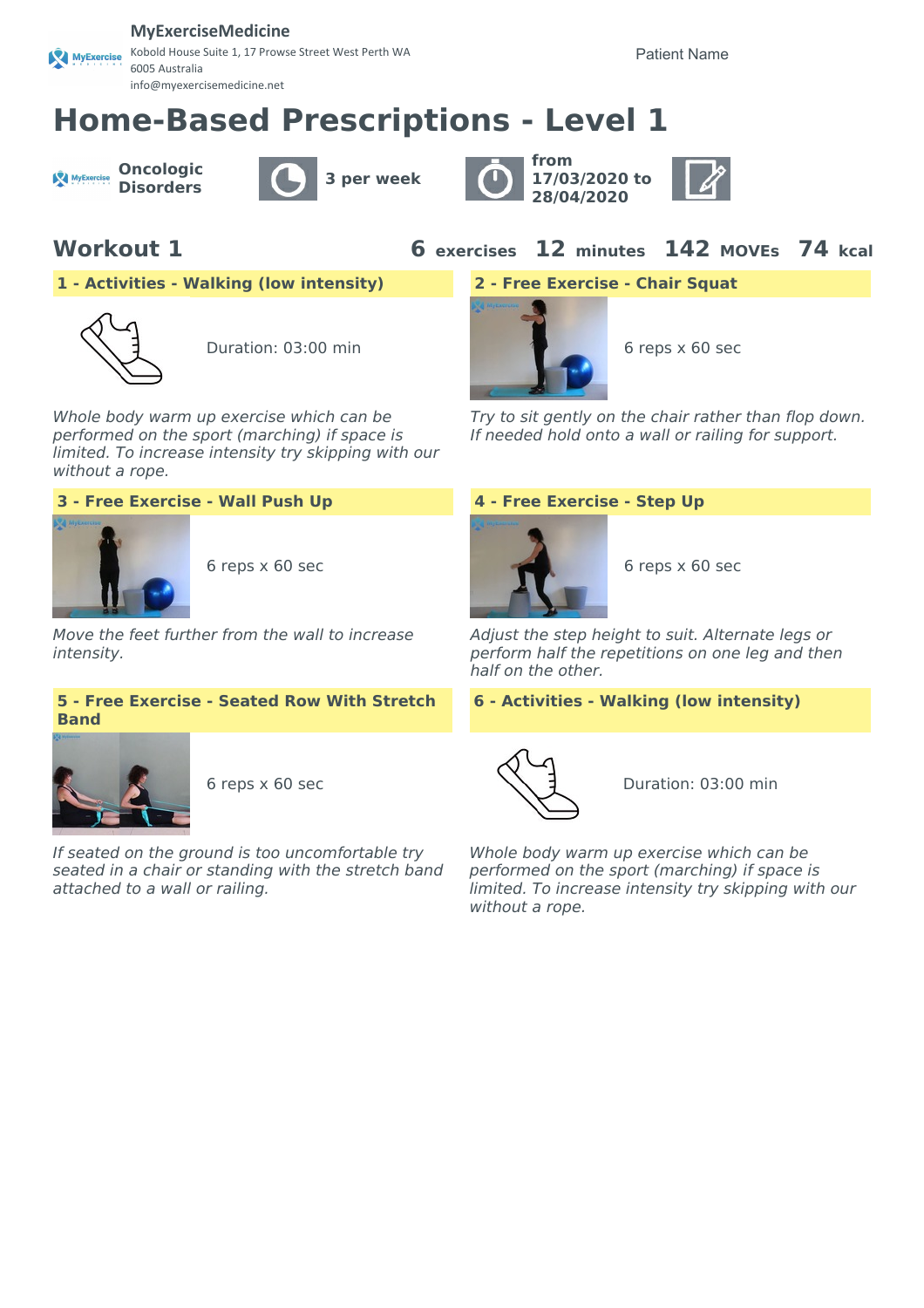**1 - Circuit - Circuit 1 6 exercises 1 Rounds 60 sec Round rest time**



**3 - Free Exercise - Double Leg Lift 4 - Dumbbells - Squat Press**



# **1 - Free Exercise - Bodyweight Squats 2 - Free Exercise - Chair Pushups Level 1**



Modify to wall push ups if needed.



R1 6 reps x 20 sec R1 6 reps x 2.5 kg x 60 sec

Adjust depth of squat to capability. Add weight to the hands if capable. If dumbbells are not available then use any suitable weight such as bottles of water or bags filled with sand or rice.



R1 6 reps x 2.5 kg x 60 sec R1 6 reps x 20 sec

Add weight to the hands if capable. If dumbbells are not available then use any suitable weight such as bottles of water or bags filled with sand or rice.

### **5 - Dumbbells - Bicep Curls 6 - Free Exercise - Slide Crunch**